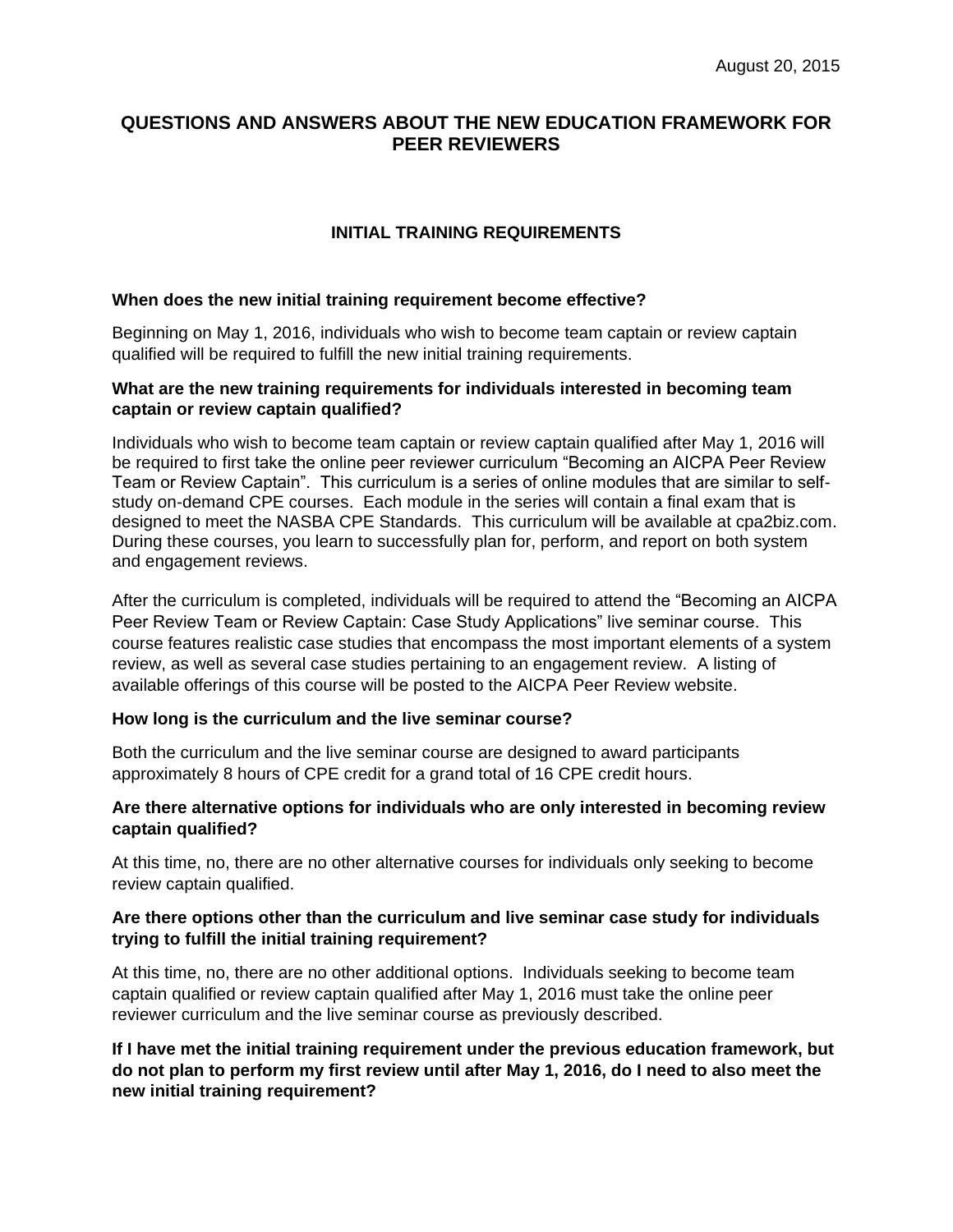No, if an individual has fulfilled the existing initial training requirement prior to May 1, 2016 (for example, by taking the "How To" live seminar course or participating in the Mentor Program), that individual would not be required to fulfill the new initial training requirement. There are certain circumstances, however, where an existing reviewer would be required to take the courses included in the new initial training requirement. The specific example where this would apply is if a reviewer fails to meet the new ongoing training requirement. This situation is described in greater detail below.

## **Once I have met the initial training requirement, how long can I perform reviews before additional training is required?**

Reviewers are eligible to perform reviews commencing on or after May 1, 2016 if they have completed the initial training requirement (either under the old framework or the new framework) within the 12 months preceding the commencement date of the review. If the initial training requirement was completed more than 12 months from the commencement date of the review, the reviewer would need to meet the ongoing training requirement.

## **Do I need to meet the initial training requirement if I only plan to be a team member on reviews and never plan to serve as a team captain or review captain?**

No.

# **ONGOING TRAINING REQUIREMENTS**

## **When does the new ongoing training requirement become effective?**

For reviews that commence on or after May 1, 2016, existing team captains or review captains will have to fulfill the ongoing training requirement within the previous 12 months.

## **What are the new ongoing training requirements?**

Team captains and review captains that have already met their initial training requirement can either attend or complete one of the following options to fulfill their ongoing training requirement:

- 1) Option 1 Attend the General Session of the annual Peer Review Conference. This conference awards 16 hours of CPE credit hours for attendees and is held annually in early August.
- 2) Option 2 Complete the AICPA Peer Review Update Course. This course is an ondemand self-study course that will be available for purchase on cpa2biz.com beginning in the fall of 2015. This course is an advanced reviewer training course that will be updated annually and cover recent changes to peer review guidance in addition to how recent changes in auditing or accounting standards impact peer review. This course will contain a final exam that is designed to meet the NASBA CPE Standards.
- 3) Option 3 Attend an alternative conference session or complete an alternative course that has been approved by the AICPA Peer Review Board. The alternative conference sessions and alternative courses will be selected by the AICPA Peer Review Board and a listing of available options will be maintained on the AICPA peer review website.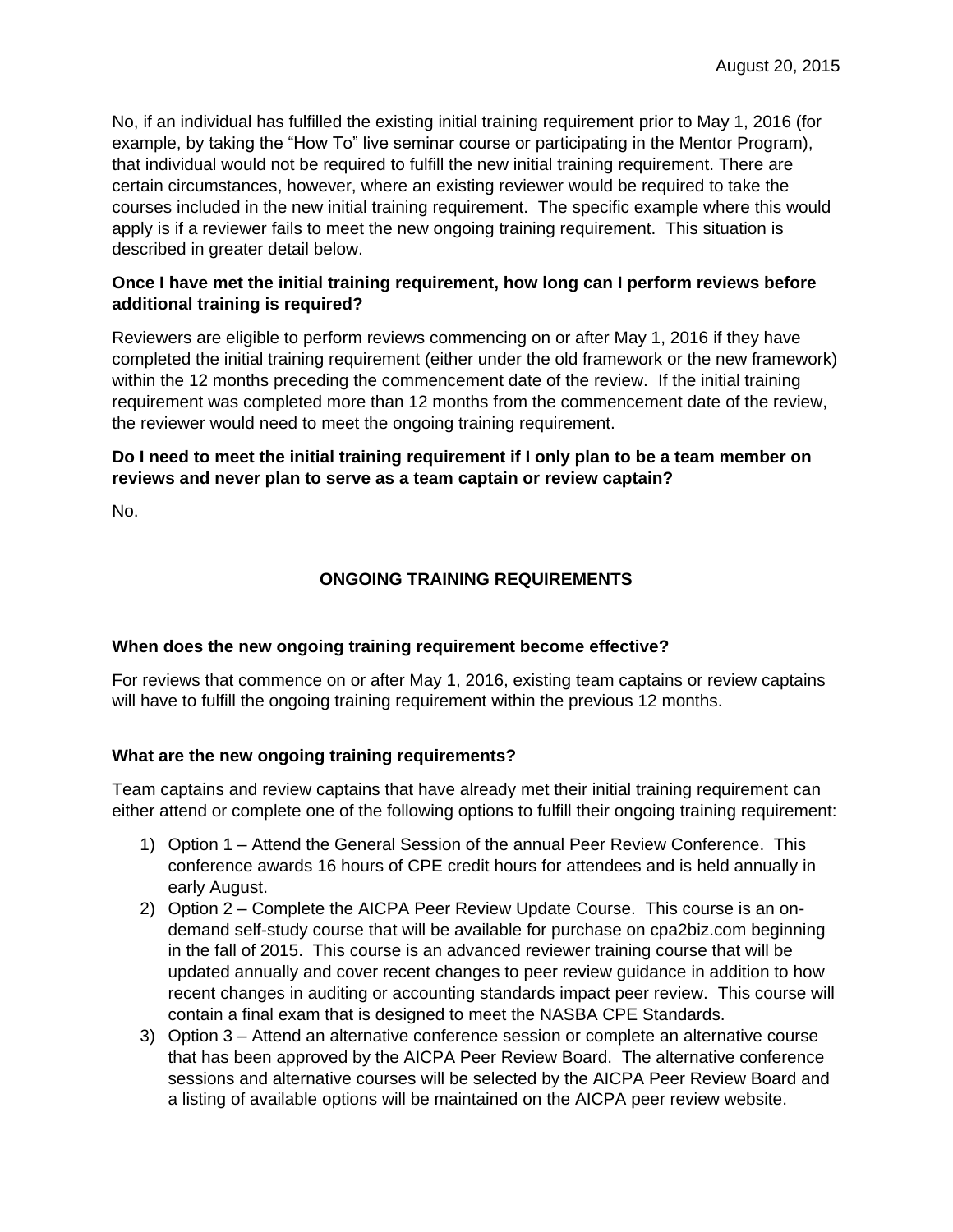### **How long is the AICPA Peer Review Update Course?**

The length of the AICPA Peer Review Update Course will vary year to year and will depend on the extent of material that needs to be covered in any given year.

#### **What is an example of an "alternative conference session" as described in Option 3?**

The AICPA Peer Review Board is exploring the possibility of hosting sessions at other AICPA conferences that individuals can attend to meet the ongoing training requirement. For example, the National Advanced Auditing and Accounting Technical Symposium (NAAATS) may offer a 'Peer Review Update' session as an option for attendees in the future. By attending this session, a peer reviewer would fulfill their ongoing training requirement. A listing of approved alternative sessions that would fulfill the ongoing training requirement will be maintained on the AICPA Peer Review website.

#### **What is an example of an "alternative course" as described in Option 3?**

The AICPA Peer Review Board will continually assess if any other courses offered by the AICPA would fulfill the ongoing training requirement. A listing of any approved alternative courses that would fulfill the ongoing training requirement will be maintained on the AICPA Peer Review website.

### **Are there any repercussions for failing to fulfill the ongoing training requirement for a significant period of time?**

Reviewers that have not completed one of the ongoing training requirements in two consecutive calendar years prior to the commencement date of the review will be required to complete the initial training requirements again in order to become eligible to serve as a team captain or review captain in the future.

For example, Reviewer A takes the AICPA Peer Review Update Course on December 31, 2015 and then decides that he no longer wishes to perform peer reviews. On January 1, 2018 Reviewer A changes his mind and decides he would like to perform more peer reviews. He contacts his administering entity to determine what training is required. As the reviewer has not fulfilled the ongoing training requirement in 2016 or 2017, the reviewer would be required to take the initial training requirements again. On the date the reviewer completes the initial training requirement again, he would be eligible to perform reviews that commence during the subsequent 12 months.

## **If a reviewer attended the Advanced Course in 2015 would they be eligible to perform reviews after May 1, 2016?**

No. Any courses taken in 2015 to meet the existing ongoing training requirements would not fulfill the new ongoing training requirement that is effective for a review that commences on or after May 1, 2016.

## **If a reviewer attended the General Session of the 2015 Peer Review Conference would they be eligible to perform reviews after May 1, 2016?**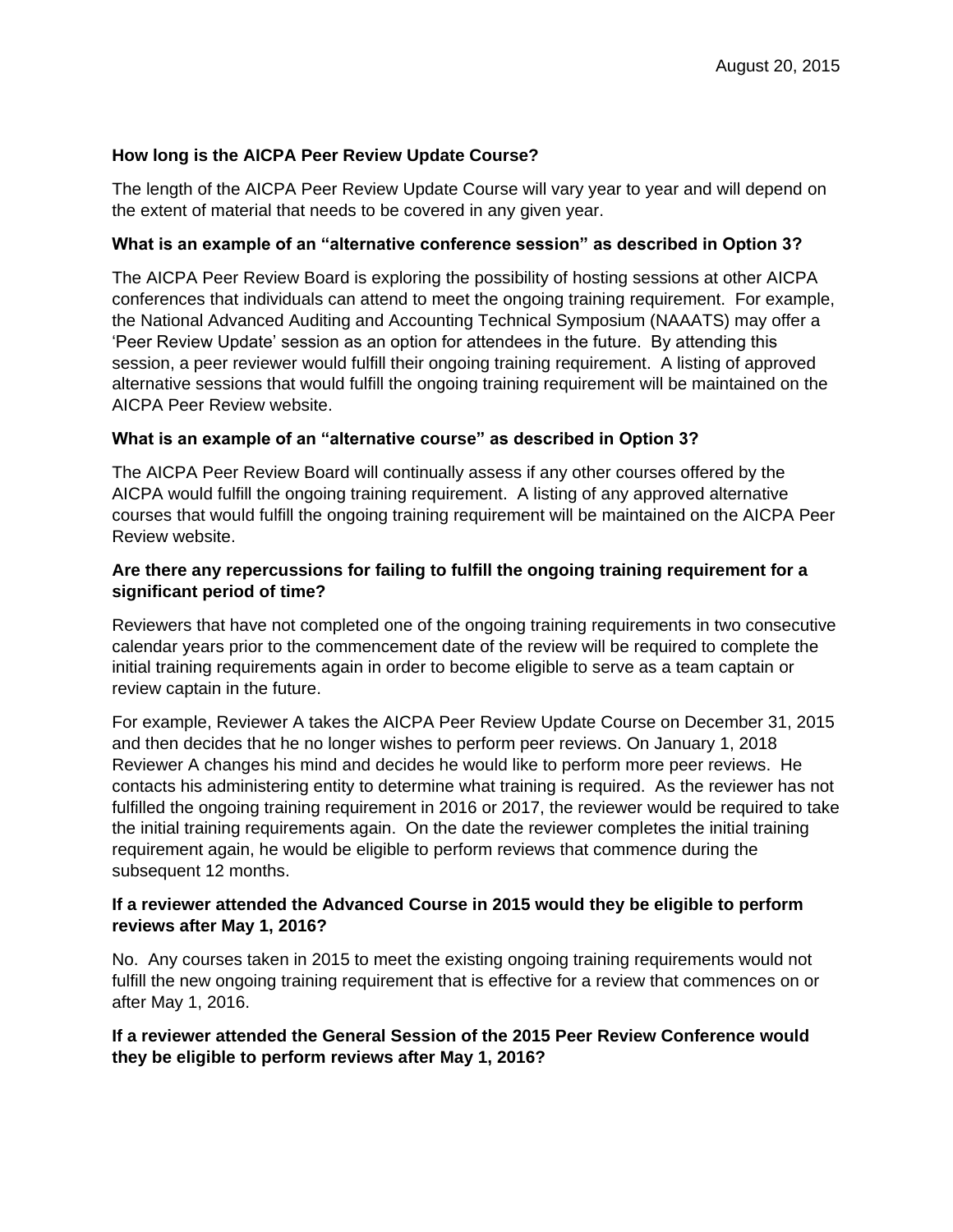Yes. An individual that attended the General Session of the 2015 Peer Review Conference would fulfill the new ongoing training requirement that is effective for a review that commences on or after May 1, 2016. The individual would be eligible to perform reviews that commence before the next Peer Review Conference in 2016.

## **MUST SELECT TRAINING REQUIREMENTS**

#### **When does the new must-select training requirement become effective?**

For reviews that commence on or after May 1, 2016, all new and existing peer reviewers reviewing certain must-select engagements will have to fulfill the must-select training requirement within the previous 12 months.

## **The previous answer mentions "certain must-select engagements". Does the mustselect training requirement not apply to all must-select industries?**

Currently, the must-select training requirement applies to Employee Benefit Plan engagements and engagements performed in accordance with Government Auditing Standards. The Peer Review Board will alert reviewers to when or if the must-select training requirements will apply to the other must-select industries.

#### **What is the new must-select training requirement?**

Peer reviewers can either attend or complete one of the following options to fulfill their mustselect training requirement:

- 1) Option 1 Attend the relevant Optional Session of the annual Peer Review Conference. These sessions award 4 hours of CPE credit hours each and are held annually in early August.
- 2) Option 2 Complete the relevant 'Must-Select Industry Update' course. These courses are on-demand self-study courses that will be available for purchase on cpa2biz.com beginning in the fall of 2015. These courses are advanced reviewer training courses that explicitly focus on the challenges in peer reviewing engagements in these industries and how changes in these specific industries impact any given peer review. Example topics could include common findings in peer reviews specific to these industries or how recent developments in these industries impact peer reviews. These courses will contain a final exam that is designed to meet the NASBA CPE Standards.
- 3) Option 3 Complete an alternative course that has been approved by the AICPA Peer Review Board. Interpretation No. 31g-2 states that "Ordinarily, the must select training courses developed and issued by the board are to be used to meet the requirement to review must-select engagements. However, reviewers may undergo training which includes the same elements as, and is as comprehensive as, the must-select training required by the board."

#### **What is the process for submitting alternative courses to the Board?**

The process for submitting an alternative course to the Board for approval is outlined on our website at AICPA.org